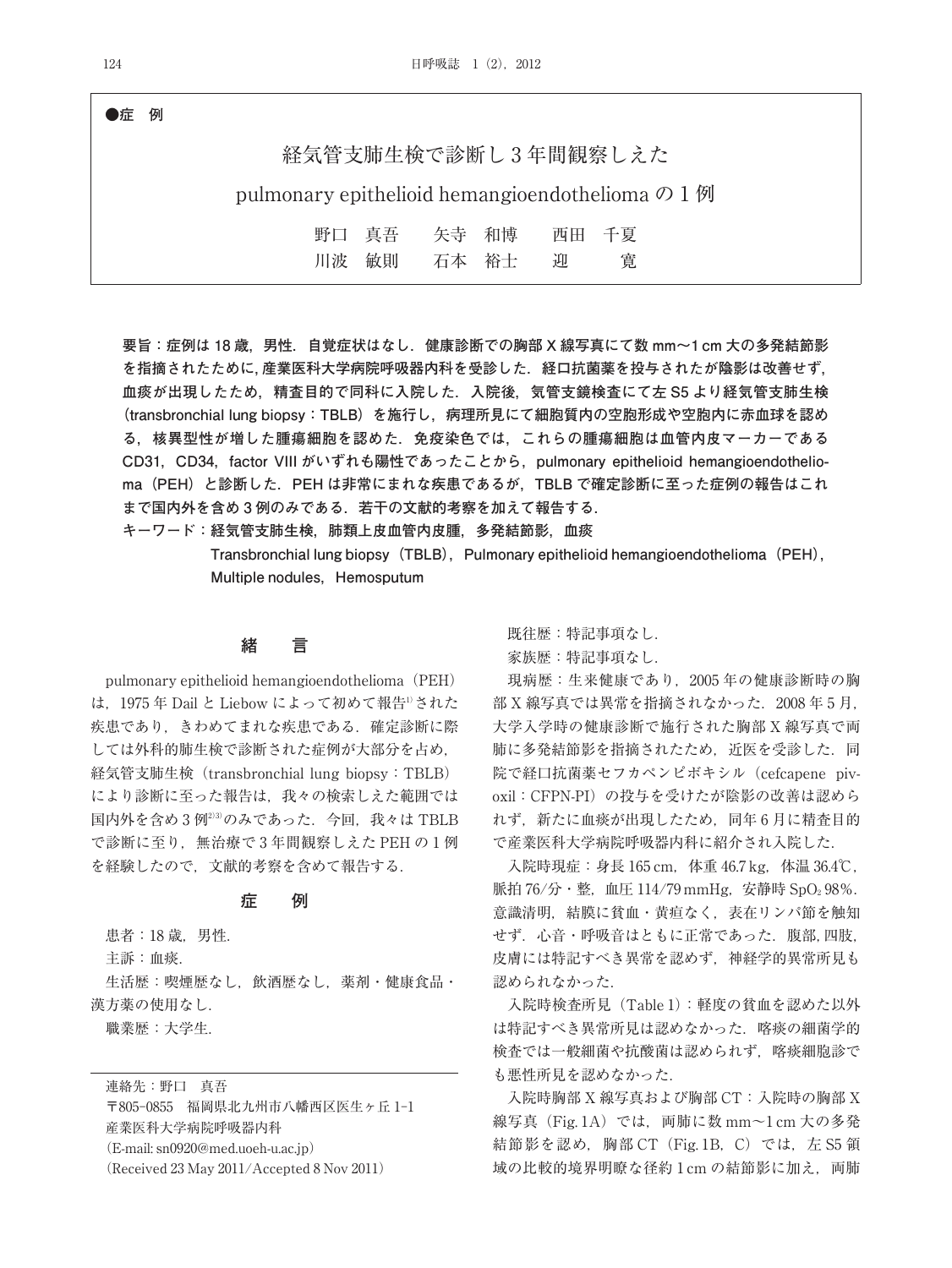| Hematology   |                              | Biochemistry  |                            | Serology           |              |
|--------------|------------------------------|---------------|----------------------------|--------------------|--------------|
| WBC          | $5,200/\mu$ 1                | TP            | $7.4$ g/dl                 | <b>CRP</b>         | $0.07$ mg/dl |
| Neut         | 56%                          | Alb           | $4.7$ g/dl                 | RAPA               | $(-)$        |
| Lymp         | 31.90%                       | T-bil         | $0.4 \text{ mg}/\text{dl}$ | PR3-ANCA           | $(-)$        |
| Eos          | 4.60%                        | AST           | $18$ IU/L                  | MPO-ANCA           | $(-)$        |
| <b>RBC</b>   | $456 \times 10^4$ µl         | ALT           | $11$ IU/L                  | B-D glucan         | $(-)$        |
| Hb           | $12.6$ g/dl                  | ALP           | $211$ IU/L                 | Aspergillus Ag     | $(-)$        |
| Ht           | 38.90%                       | $\gamma$ -GTP | 28 IU/L                    | Cryptococcus Ag    | $(-)$        |
| Plt          | $27.3 \times 10^{4} / \mu$ l | <b>LDH</b>    | $131$ IU/L                 | QuantiFERON        | $(-)$        |
|              |                              | <b>BUN</b>    | $11 \text{ mg/dl}$         | ACE                | 10.5         |
| Hemostasis   |                              | Cre           | $0.63 \text{ mg/dl}$       |                    |              |
| PT           | $12.4$ s                     |               |                            | Sputum examination |              |
| <b>INR</b>   | 1.06                         | Urinalysis    |                            | Culture            | normal flora |
| <b>APTT</b>  | $30.2$ s                     | Protein       | $(-)$                      | Cytology           | class I      |
|              |                              | Sugar         | $(-)$                      |                    |              |
| Tumor marker |                              | Occult blood  | $(-)$                      |                    |              |
| CEA          | $1.1 \text{ ng/ml}$          |               |                            |                    |              |

**Table 1** Laboratory findings on admission



**Fig. 1** (A) Chest radiograph on admission, showing multiple bilateral small nodules. (B, C) Chest computed tomography (CT) on admission, showing a well-defined nodule 1 cm in diameter in the left S5 (B) and random distribution of small nodules with ground-glass opacity in both lungs (C). (D) Abdominal CT on admission, showing ill-defined multiple low-density areas in the liver.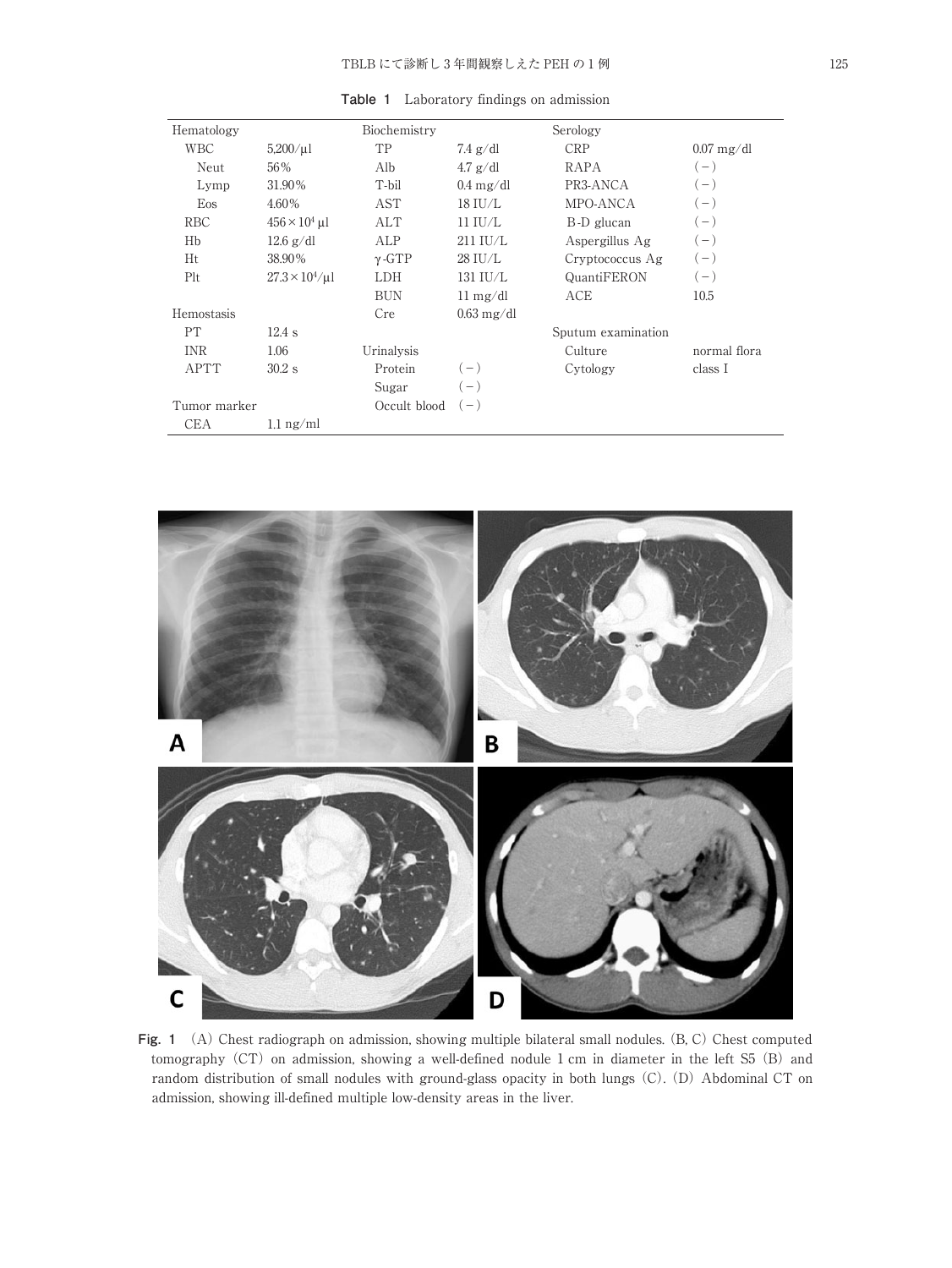

**Fig. 2** (A, B) Histopathological findings of lung obtained by transbronchial lung biopsy, showing proliferation of epithelial-like cells with mild nuclear atypia and vacuoles in the cytoplasm and intracytoplasmic red blood cells, cartilage matrix-like views in the interstitum (hematoxylin and eosin staining,  $\times 50$  (A),  $\times 400$  (B)). (C, D) Immunohistochemical findings of the lung specimen. Tumor cells show positive staining for CD31 (C) and factor VIII  $(D)$   $(\times 400)$ .

びまん性でランダムに分布した数 mm 大の多発結節影 を認めた.また,一部の結節周囲にはすりガラス状陰影 を伴っていた. 腹部 CT (Fig. 1D) では肝に境界不明瞭 な 5 mm 以下の多発性の低吸収域が認められたが,その 他の臓器には明らかな異常を認めなかった.頭部 CT, 頭部 MRI, 骨シンチグラフィーでは明らかな異常所見 を認めなかった.

入院後経過:入院第3病日に気管支鏡検査を施行した. 内視鏡的に可視範囲には異常を認めず, 左 S5 に認めら れた径 1 cm 大の結節影に対して TBLB を行った. 病理 所見(Fig. 2)では、細胞質内の空胞形成や、空胞内に 赤血球を認める核異型性が増した腫瘍細胞を認め,また, 間質には軟骨基質様の所見を認めた.免疫染色では,こ れらの細胞は血管内皮マーカーである CD31, CD34, factor VIII がいずれも陽性であったことから, pulmonary epithelioid hemangioendothelioma (PEH) と診断 した.患者は検査後退院し,血痰に対してアドトラミン

(カルバゾクロムスルホン酸ナトリウム)やトラネキサ ム酸 (tranexamic acid) などの止血薬内服による対症 療法を受けながら無治療で経過観察となり、胸部画像上 陰影の軽度悪化を認めるも血痰の症状なく 3 年が経過し ている(Fig. 3).

#### **考 察**

PEH は, 1975 年 Dail と Liebow らにより intravascular bronchioloalveolar tumor(IVBAT)として最初に報 告された疾患<sup>1</sup>である. 1982年, 軟部組織に発生する特 異な組織像を示す低悪性度の血管性腫瘍をまとめ、epithelioid hemangioendothelioma(EH) と す る 呼 称 が Weiss らによって提唱され,IVBAT も同一の腫瘍であ ることが報告された4).

本疾患は,病理所見の特徴として,間質における硝子 様ないし粘液状物質の存在や,細胞質内に境界明瞭な空 胞を有する軽度の異型性を示す上皮様細胞の増殖を認め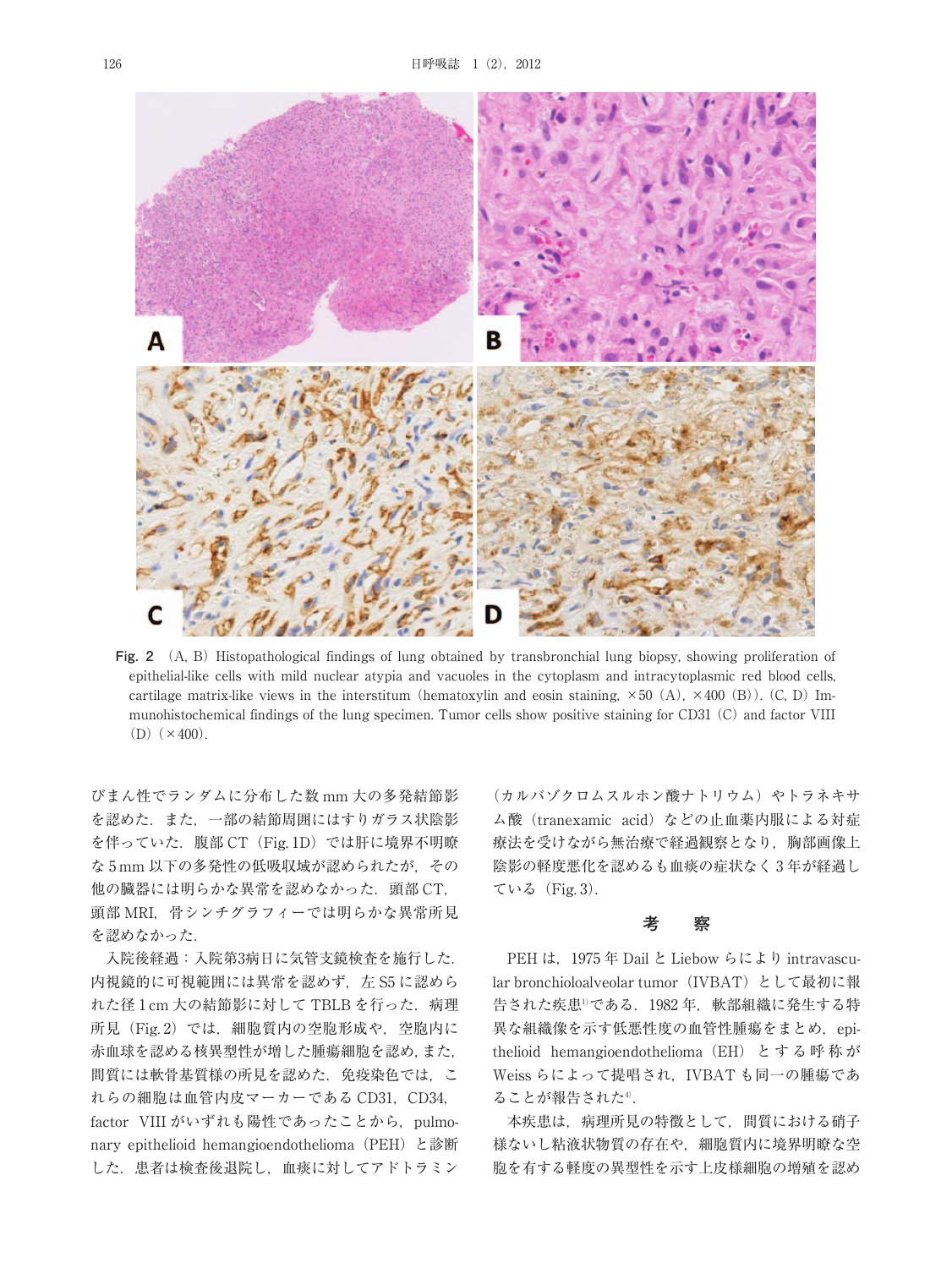

**Fig. 3** Chest radiograph (A), chest computed tomography (B, C) 3 years after the diagnosis, showing a slight increase in size of bilateral multiple small nodules in the lung.

る.また,免疫染色で,CD31,CD34,factor VIII など の血管内皮マーカーが陽性であることが特徴として挙げ られる.さらに,核異型,核分裂像,紡錘形の腫瘍細胞 の出現、壊死巣などがある場合は、臨床的に進行性の経 過をたどるとされる4)5).本症例は,TBLB の病理所見に て,好酸性胞体を有する上皮様細胞の増殖を認め,細胞 質内空胞,胞体内赤血球や血管内皮マーカーである CD31, CD34, factor VIII が陽性であったことから, PEH と診断した. 得られた組織内に明らかな壊死や核 分裂像は認められなかったが,部分的に核異型の強い腫 瘍細胞の所見が認められ,進行性の経過をたどる可能性 が高いことが予測された.しかし,無治療による 3 年の 経過では、軽度陰影の悪化を認めるも、自覚症状に関し てはむしろ改善を認めている.

診断に関しては,本邦の報告6)によると,大部分が開 胸下または胸腔鏡下肺生検により確定診断に至ることが 多い. 本症例では TBLB のみで診断しえたが. TBLB で PEH との診断が可能だった症例は,我々が調べえた 限りでは国内外を含めこれまで3例2)3)のみである. TBLB で診断される症例が少ない理由として、X 線透視 下の場合,病変が 20 mm 以下の場合は検出率が下がる<sup>7</sup> とされるが,本疾患では画像上,肺結節を呈する症例の 半数以上が 10 mm 以下の大きさ<sup>6)</sup>とされ、気管支鏡によ る生検のアプローチが困難であることが挙げられる. 本 症例も数 mm 大の結節影が大部分を占め,今回我々が TBLB を行った陰影も 10 mm の大きさであったが,胸 部 CT で左 S5 の結節への B5 気管支の走行が確認でき, 鉗子がアプローチしやすかったことが TBLB により診 断に至った要因の一つと考えられた.

近年,本疾患の診断部位の評価において、fluorodeoxyglucose-positron emission tomography(FDG-PET) が外科的切除部位の評価に有効であったと報告されてい る<sup>8</sup>. 本症例では FDG-PET は施行していないが、FDG-PET が TBLB でアプローチすべき病変の評価手段とな りうる可能性が示唆される.

本症例では当科初診時に血痰を認めたが,本邦の報告 では自覚症状は少ないとされ、岩嶋らの報告9では 72.9%が無症状であった.気管支鏡による観察では可視 範囲に明らかな異常所見を認めなかったが,TBLB で診 断に至ったことからも,腫瘍が気管支内腔に進展してい た可能性が推測される.このことは,本疾患が既存の肺 胞構造を破壊することなく増殖し,肺胞腔を通じて広が り,腫瘍の血管浸潤や気管支内進展も観察されるとする 報告<sup>2</sup>と一致する所見である. PEH の肺外病変として CT 上で20%に肝病変を認めた10)とする報告があり. 本 症例で認められた腹部 CT 上の肝の境界不明瞭な 5 mm 以下の多発性の低吸収域病変に関しては,同一の病変の 可能性も考えられたが,今回病変の病理学的検索を行っ ていないことや,初回 CT 以降は指摘できず PEH の肝 病変として考察することは困難と考えられた.

そのほか, 軟部組織や骨, まれではあるが皮膚, リン パ節, 脳などでの発生報告11)があるものの、本症例では 頭部 CT や頭部 MRI, 骨シンチグラフィーでは明らか な異常所見は認めなかった.

PEH の治療に関しては,これまでに有効な治療法は ないとされている.切除可能であれば外科的切除が行わ れるものの,多発結節影を呈することが多いため,多く は外科的切除の適応外とされる.このため,対症療法な どで経過観察されることが多い.本症例も血痰の症状は あったものの止血剤内服で軽快している.本症例の予後 に関してはさまざまな報告があり,平均生存 4.6 年とす る報告10や、初診時に症状がある症例では予後不良で あったとする報告12)がある. 診断確定後、無治療で3年 が経過している本症例は,胸部画像上軽度陰影の悪化を 認めているが止血薬投与のみで血痰の自覚症状が消失し ており,今後も厳重な経過観察が必要と考えられる.

比較的若年者において肺野多発結節影を認めた場合, 頻度は低いものの本疾患を鑑別疾患の一つとして考慮す る必要があると考えられた.